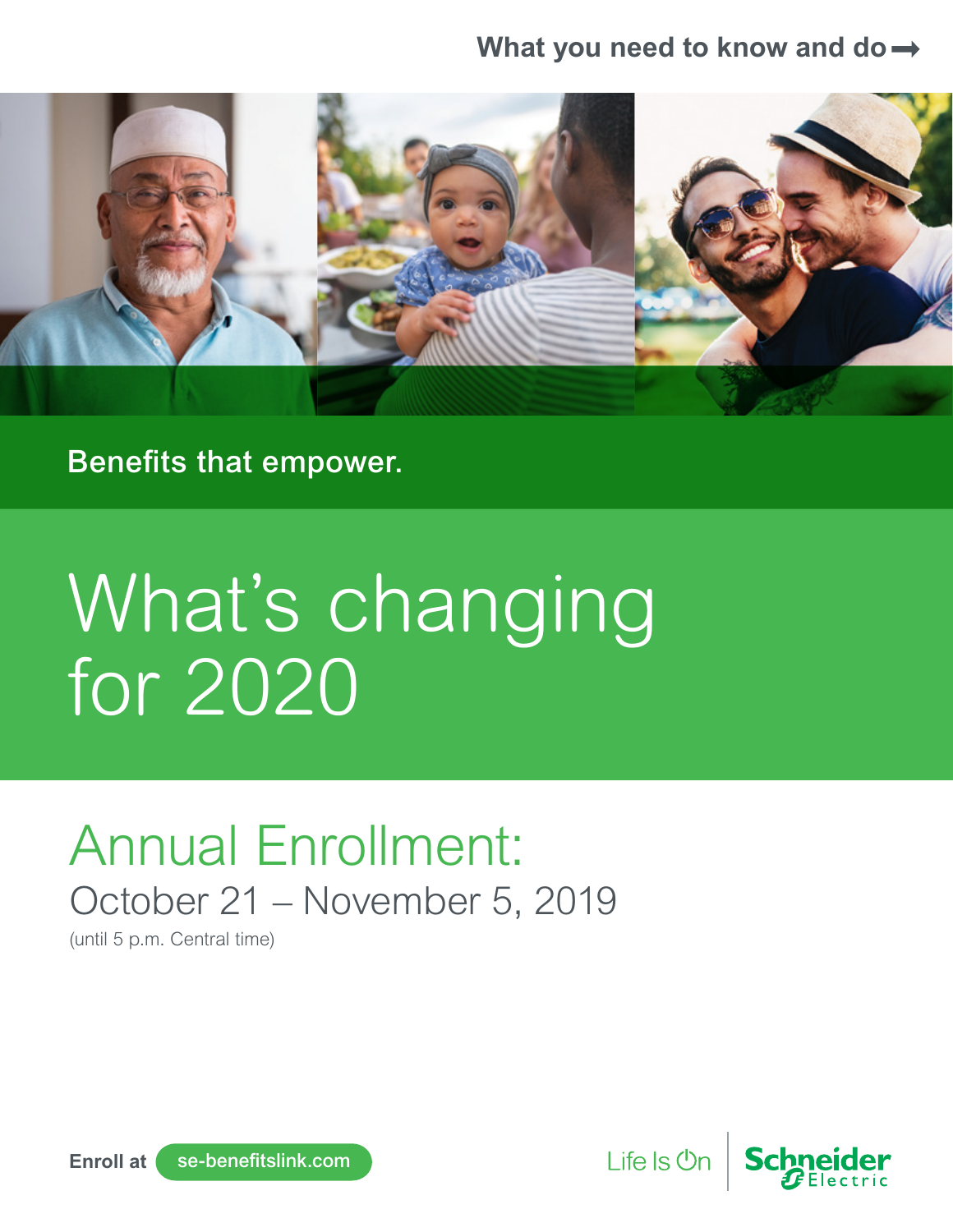### **Benefits that empower.**

2020 Annual Enrollment **Monday, October 21 – Tuesday, November 5, 2019 [se-benefitslink.com](https://leplb0410.upoint.alight.com/web/schneider/login?forkPage=false)**

> The right benefits can empower you to be your best in all aspects of your life — at work, at home and everywhere in between. You have a once-a-year opportunity to choose the options that best meet your and your family's needs. Decide wisely.

> **WHAT'S INSIDE:** Before you decide, read on to find out **what's new for 2020**. Then follow the **enrollment checklist** to ensure you have the coverage you want in 2020.

### Benefit changes and what's new for 2020

Effective January 1, 2020, Schneider Electric is making changes that are designed to deliver what employees value and have asked for, while keeping benefits affordable for you and the Company in the long term.

### **Medical plan changes**

### **Three medical plan options**

For 2020 you can choose from three medical plan options\*:

• Core CDHP\*\* + HSA\*\* • Buy-up CDHP + HSA • Core PPO\*\*

The Buy-up PPO option will no longer be offered. The remaining options continue to offer choice to meet each employees' diverse needs while being financially sustainable for the Company. If you're currently in the Buy-Up PPO, you will be enrolled automatically in the Core PPO at your current coverage level for 2020 unless you elect a different option.

\* If you're not eligible for an HSA (see page 7), you may enroll in the Buy-up CDHP (without an HSA) or the Core PPO option.

\*\* See page 9 for a glossary of terms.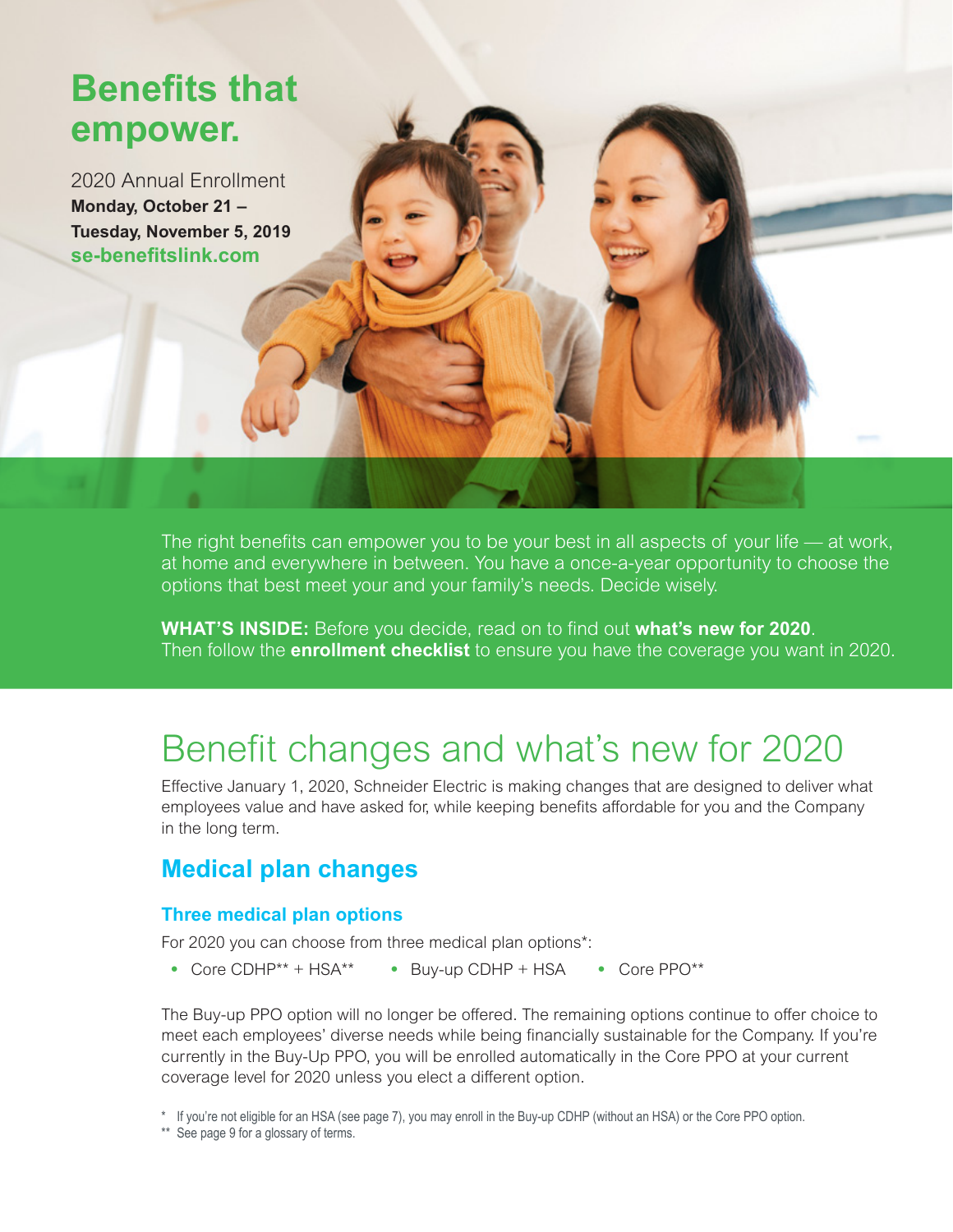### **Your health advocate: Health Advocacy Solutions** new

Your Schneider Electric medical coverage will include Health Advocacy Solutions, a new Blue Cross and Blue Shield of Illinois (BCBSIL) concierge service, to help you navigate health care decisions while saving you time and money.

#### **What does this mean?**

The first notable change is **you now have one phone number, 877-557-3417** (as shown on your new medical ID card), to connect with skilled health advocates dedicated to our Schneider Electric medical plans. Whether you are searching for a doctor, have a medical question in the middle of the night or have claims questions, this is the one phone number to call.

Health advocates will:

- **Facilitate prior authorizations** for services under the medical plan. If you require an authorization for certain services (MRIs, CT scans, surgeries, etc.), a health advocate can facilitate the authorization for you. IMPORTANT: Typically your provider will take care of this for you, but it is your responsibility to connect with a health advocate before receiving care. If this step is not completed, your procedure may not be covered.
- **Help you compare costs and find high-quality, low-cost providers** for medical tests and procedures, giving you the potential to earn a cash reward (called member rewards).
- **Help coordinate your behavioral health care and benefits** for outpatient care to treat issues like anxiety, depression or addiction.

Other programs and features of Health Advocacy Solutions include:

- **Digital Member Health Hub.** A one-stop resource for everything related to your health:
	- Review medical, prescription drug and dental benefits.
	- View claims and benefit coverage details, and receive personalized health reminders.
	- Find information about resources like ConsumerMedical and Naturally Slim.
- **Virtual physical therapy (PT).** If you suffer from chronic back, hip or knee pain, take advantage of this virtual physical therapy program with a live coach from Hinge Health.
- **Oncology Navigator.** If you or a family member is facing cancer, trained navigators will help guide you to the right care and support.
- **Special Beginnings.** Get support for high-risk pregnancies.

### **Increased benefits when you use a Blue Distinction® Center of Excellence for bariatric surgery and transplants**

- If you are considering bariatric surgery or an organ transplant (for heart, lung, liver, pancreas or bone marrow/stem cell) and **choose a Blue Distinction Center of Excellence, your coinsurance\* will be reduced to 10%** instead of the normal 20% under all medical plan options.
- Blue Distinction Centers within the BCBS national network of providers have demonstrated their commitment to high-quality care, resulting in better overall outcomes for patients and lower cost.
- It's a win-win situation not only will you receive high-quality care at better prices, you and the plan also save.

\* See page 9 for glossary of terms.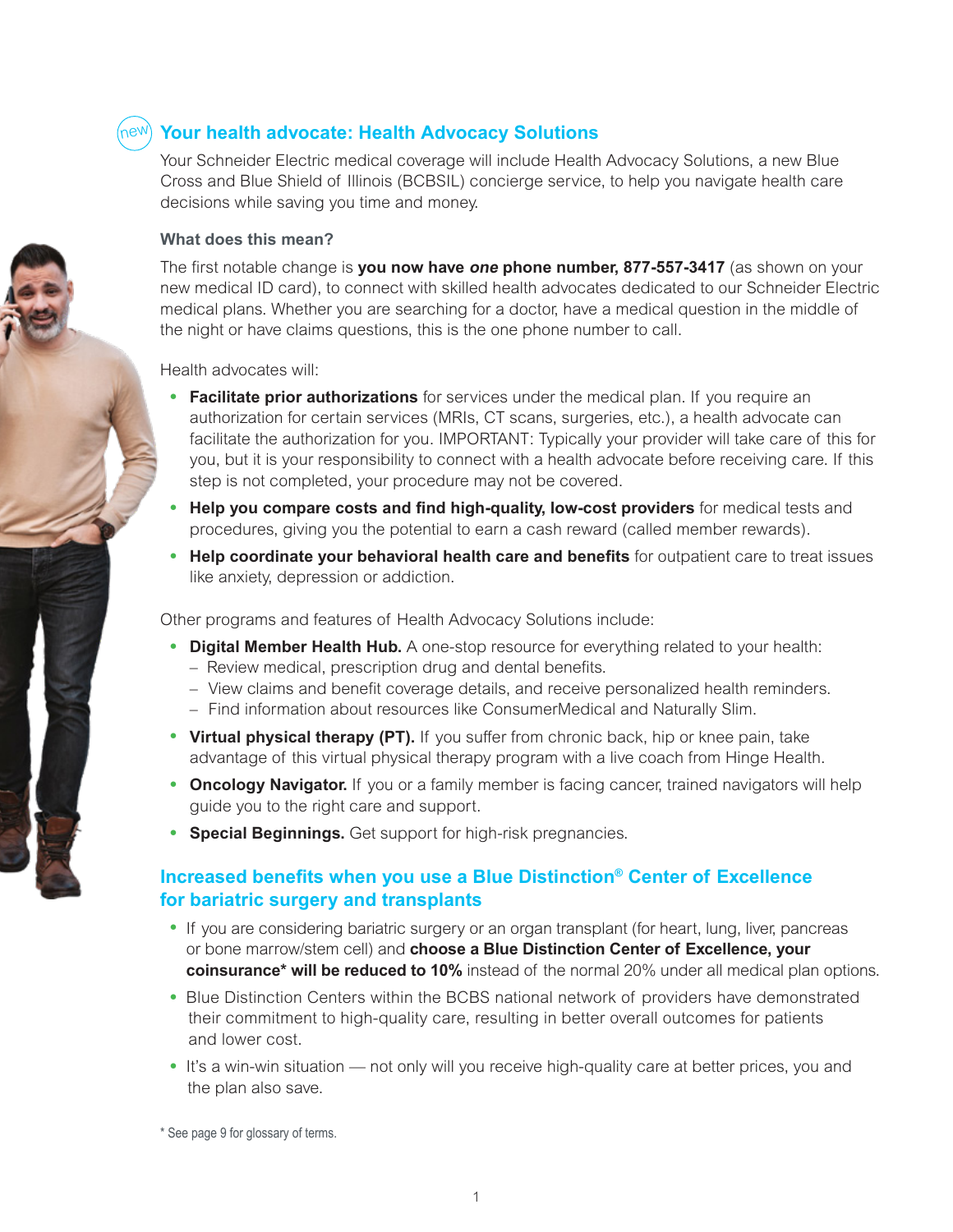

### **Hearing care benefits**

All medical plan options will provide benefits for hearing care (exams, evaluations and hearing aids) once every 36 months when you receive the care from a physician, otologist, audiologist or hearing aid dealer. You'll need to meet your deductible\* and pay the coinsurance (either 20% for an in-network provider or 40% for an out-of-network provider) for these benefits.

#### **Inclusive family planning benefits** new

Schneider Electric understands the importance of family, so we have partnered with WinFertility to provide support and guidance in your family planning decisions. No matter where your family planning journey takes you, Schneider Electric's new benefits are there to support you.

Through all medical plan options, you can receive up to \$15,000 (\$30,000 lifetime maximum) in family planning benefits for:

- **Infertility treatment:** 2 cycles (\$10,000 for medical + \$5,000 for prescription drugs per cycle)
- **Fertility support:** 2 cycles (\$10,000 for medical + \$5,000 for prescription drugs per cycle)

To get these benefits, contact WinFertility to be assigned with a nurse case manager.

In addition, you can receive an adoption or surrogacy benefit of up to \$15,000 per child for up to 2 children (\$30,000 lifetime maximum).

#### **2020 employee costs**

- **Medical coverage:** Medical plan costs will *increase* slightly, reflecting a rise in medical costs nationwide and among our own population.
- **Life insurance coverage:** Your cost will *decrease* for Supplemental Life Insurance.
- **Disability coverage:** Your costs will *increase* for STD Buy-up and *decrease* for LTD Buy-up coverages.

There are no rate changes for the other benefit options for 2020.

|                   | <b>Employee only</b> | Employee + child(ren)/<br>domestic partner child(ren) | Employee + spouse/<br>domestic partner | Employee + family |
|-------------------|----------------------|-------------------------------------------------------|----------------------------------------|-------------------|
| <b>MEDICAL**</b>  |                      |                                                       |                                        |                   |
| Core CDHP + HSA   | \$10.36              | \$52.48                                               | \$57.98                                | \$86.86           |
| Buy-up CDHP + HSA | \$47.96              | \$123.91                                              | \$136.93                               | \$205.28          |
| Core PPO          | \$115.58             | \$252.34                                              | \$278.90                               | \$418.34          |

#### **Monthly medical costs**

\* See page 9 for glossary of terms.

\*\* Additional fees may apply and will be a separate deduction on your paycheck.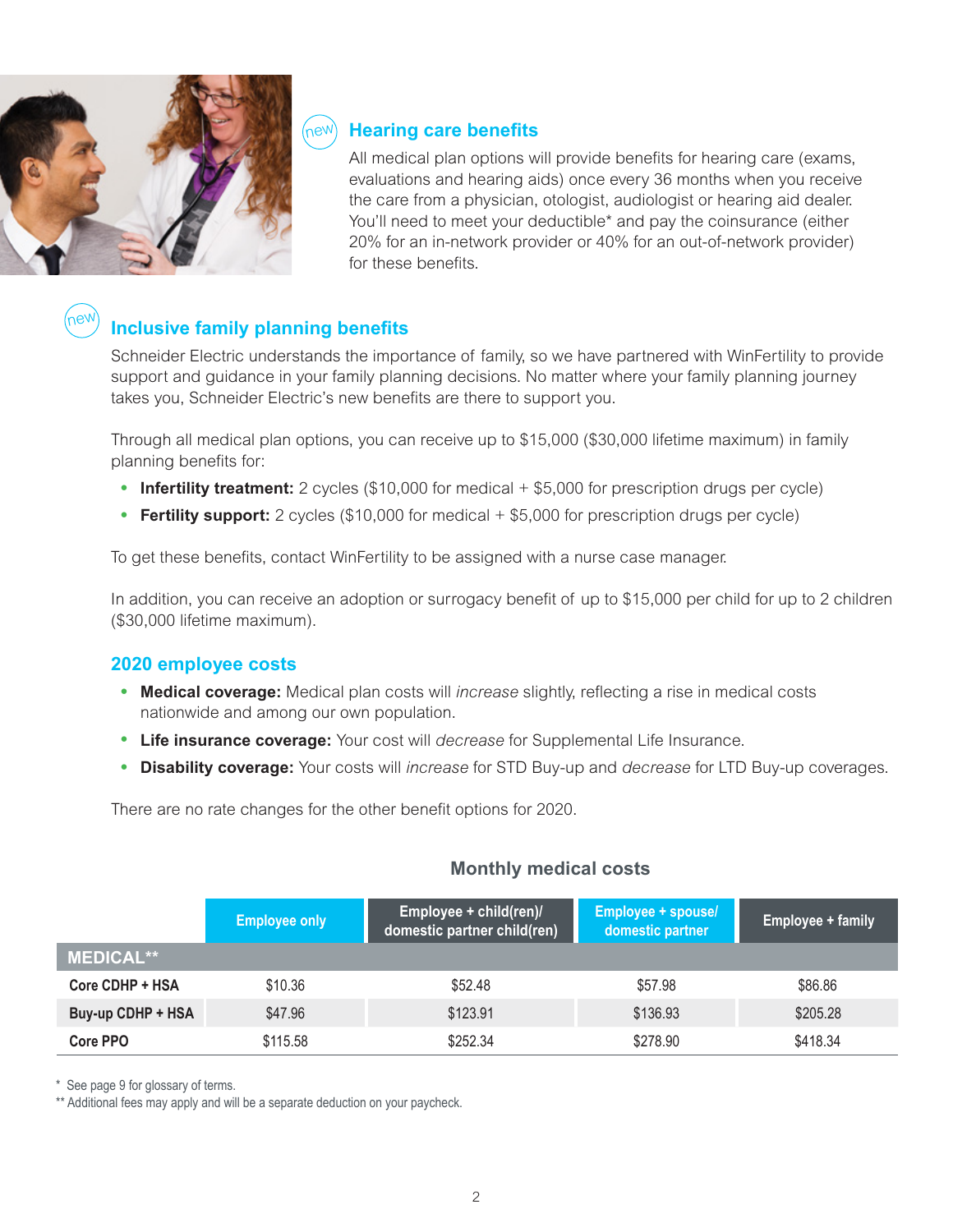### **Prescription drug changes**

### **Updated cost-sharing for prescription drugs**

- **CDHP + HSA plans:** For brand-name preventive drugs, you don't have to meet your deductible, but will need to pay 20% coinsurance.
- **Core PPO plan:** Specialty drugs will be subject to higher minimum and maximum costs: – Preferred brand: \$75 minimum/\$150 maximum per fill
	- Brand: \$150 minimum/\$300 maximum per fill

#### **Weight-loss drugs now covered** new

With prior authorization, all medical plan options will cover weight-loss drugs. Your doctor should get approval from Express Scripts before you get a prescription for weight-loss drugs. Your drug costs will be determined by the medical plan option you are enrolled in.

#### **Diabetes management and hypertension programs** new

Starting in September 2019, eligible employees and dependents may be invited by Livongo to participate in one of these free programs:

- **Diabetes management program**, which provides a free blood glucose meter, unlimited free test strips, lancets and coaching to help manage diabetes more effectively.
- **Hypertension program**, with coaching and a free blood pressure cuff to assist you in controlling your blood pressure.

### **HSA and Health Care FSA changes**

### **Increased HSA and Health Care FSA contribution limits**

#### **2020 HSA contributions:**

| Who is covered | <b>Schneider Electric</b><br>contribution | Your maximum<br>contribution* |     | 2020 IRS maximum<br><b>contribution</b> |
|----------------|-------------------------------------------|-------------------------------|-----|-----------------------------------------|
| Employee only  | \$700                                     | \$2,850                       | $=$ | \$3,550                                 |
| Family         | \$1,400                                   | \$5,700                       | $=$ | \$7,100                                 |

\* If you turn age 55 by December 31, 2020, you can contribute an additional \$1,000.

**2020 Health Care FSA and Limited Use Health Care FSA:** The maximum employee annual contribution will be \$2,700, up from \$2,650.

#### **Health Care FSA match discontinued**

As announced last year, Schneider Electric will no longer match employee contributions to the Health Care Flexible Spending Account (FSA). We're reallocating those dollars toward other benefit programs and enhancements. *Remember*: Schneider Electric contributes to your HSA if you elect one of the CDHP  $+$  HSA options.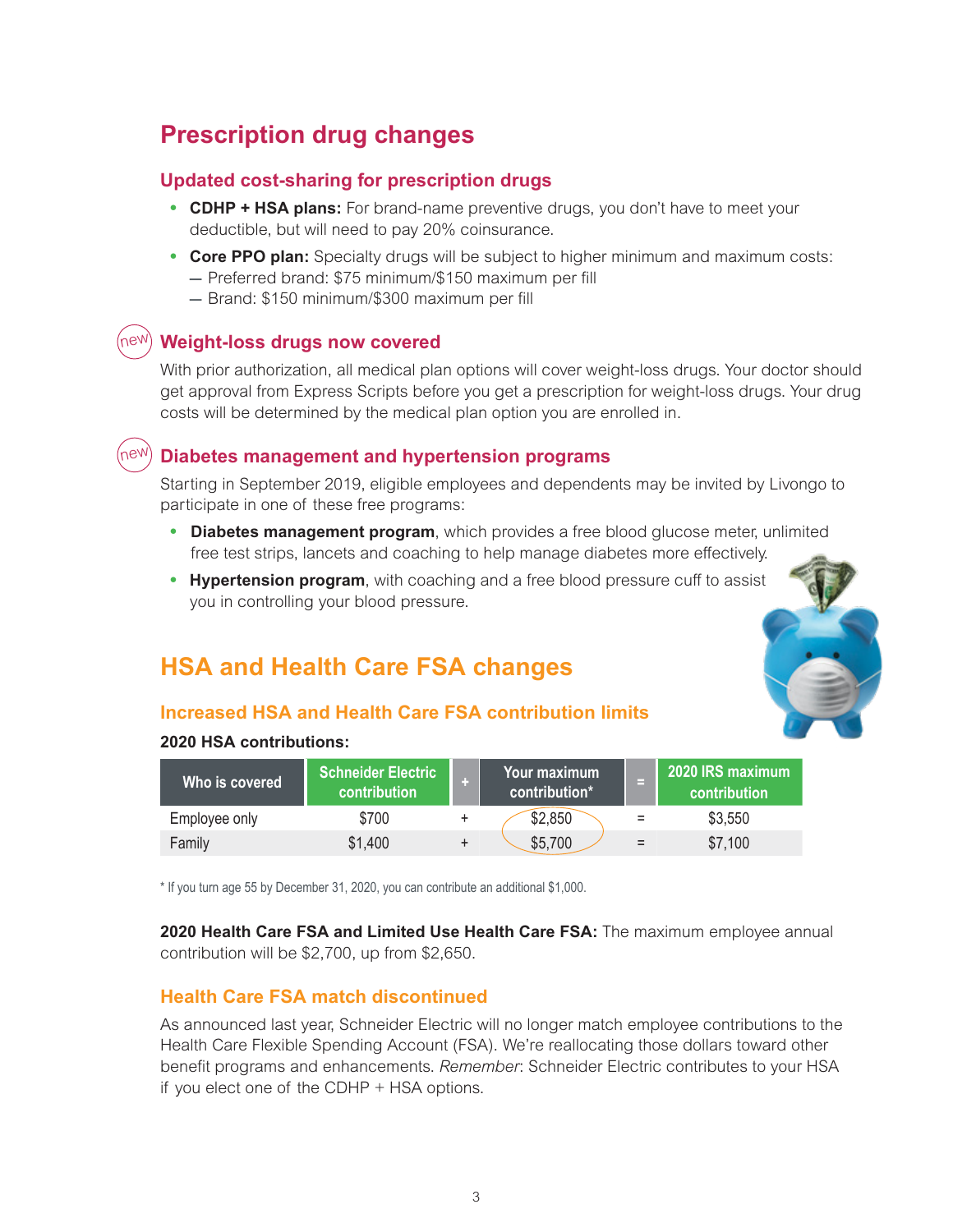### **Employee Assistance Program (EAP) changes**

### **EAP TalkSpace messaging therapy**  new

Starting January 1, 2020, you have the option to use text messaging with an EAP counselor in addition to in-person and virtual visits. One week of texts with a counselor equals one EAP session. As a reminder, the EAP provides up to 5 free counseling sessions per issue.

### **Long-term disability changes**



### **Improved LTD benefits** new

Because Schneider Electric knows how important it is for you to be prepared for the unexpected:

- Schneider Electric is increasing the Company-paid long-term disability (LTD) coverage level from 40% of your base pay to 50%.
- All employees will automatically be enrolled in the Buy-up option for LTD (60% of your base pay) during Annual Enrollment. You'll need to elect the Company-paid option (50% of your base pay) during Annual Enrollment if you don't want Buy-up.



**IMPORTANT:** Only for this Annual Enrollment, you will not need to provide evidence of insurability (EOI) if you are not currently enrolled in the Buy-up option. If you elect the LTD Company-paid option for 2020 and wish to elect the LTD Buy-up option in the future, you will need to provide EOI.

### Important things to know  $\leftarrow$

As you enroll and get ready for your 2020 benefits, keep the following in mind:

- If you are changing your medical plan option from the PPO to a CDHP and you currently have a Health Care FSA, you must claim all the money in your Health Care FSA by December 31, 2019. Otherwise your and Schneider Electric's HSA contributions will not begin until April 2020.
- If you are continuing participation in an HSA or the Health Care FSA, keep your PayFlex debit card if it isn't expired. PayFlex will only send out new cards if the old one has expired or you are new to the plan.
- If you enroll for medical coverage, Blue Cross and Blue Shield of Illinois will be sending out new ID cards. If you don't receive it before January 1, 2020 and you need medical care, you can print a temporary card from **[bcbsil.com](https://www.bcbsil.com)**.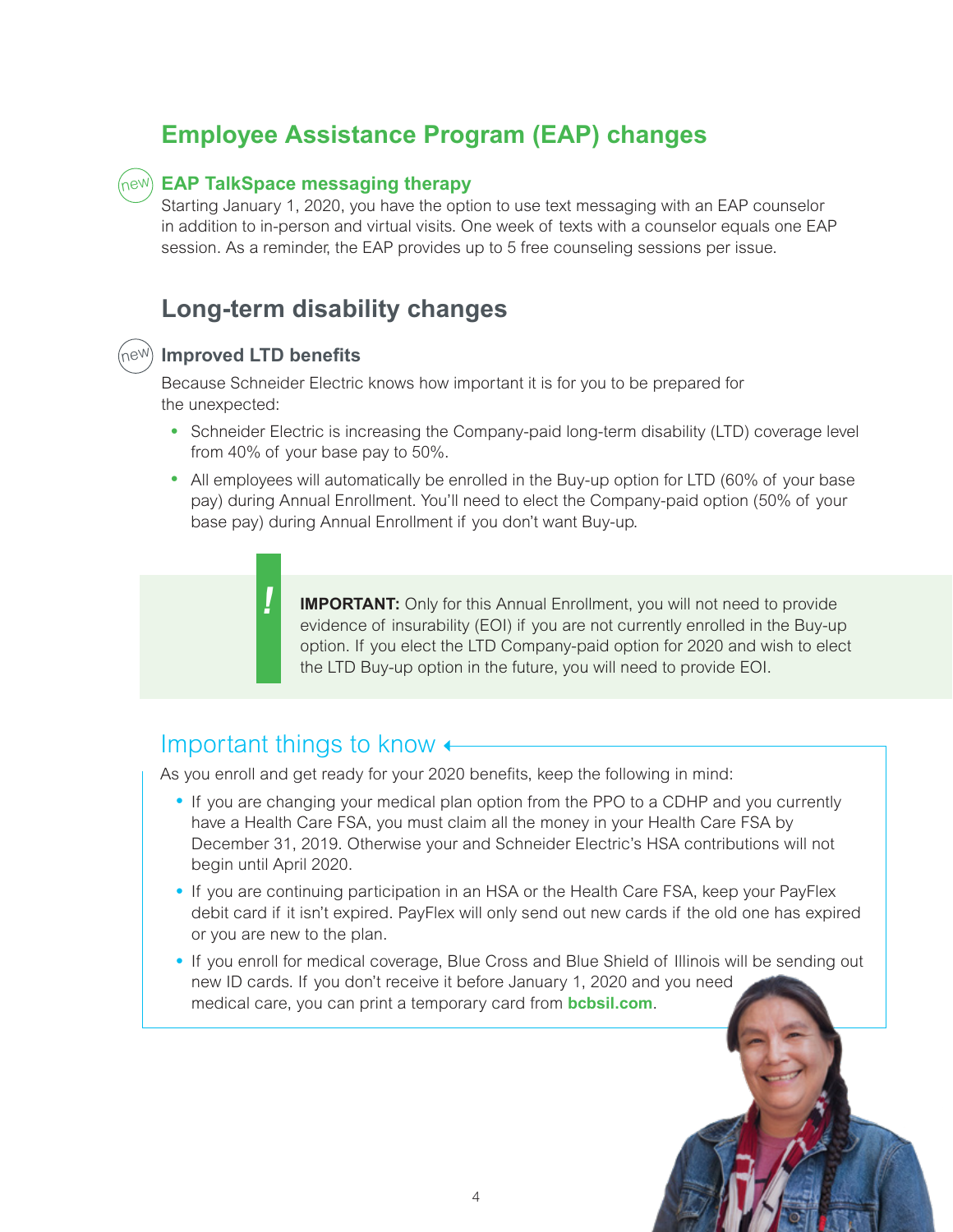### Your enrollment checklist

Annual Enrollment, which starts October 21, is your once-a-year opportunity to choose the benefit options that best meet your needs. Use this checklist to guide you through enrolling:

✔ **Test your access** to **[se-benefitslink.com](https://leplb0410.upoint.alight.com/web/schneider/login?forkPage=false)** before October 21, 2019.





- ✔ **"Talk" with ALEX, your personalized, virtual benefits expert.** ALEX will help you figure out which benefit options may be the best value for you and your family. Access ALEX from the enrollment site, or go to **[myalex.com/schneider-electric/2020](https://www.myalex.com/schneider-electric/2020)**.
- Talk to a My Secure Advantage (MSA) money coach to review the pros and cons and ins and outs of your benefit options to give you confidence in your ultimate decisions at **888-724-2326**.
- Get informed. Learn about your 2020 benefit options and costs in Your 2020 Benefits Guide on **[se-benefitslink.com](https://leplb0410.upoint.alight.com/web/schneider/login?forkPage=false)** or by searching Benefits on **[support@Schneider](https://schneider.service-now.com/supportatschneider)**.
- ✔ **Answer questions during Annual Enrollment on [se-benefitslink.com](https://leplb0410.upoint.alight.com/web/schneider/login?forkPage=false)** about tobacco status, working spouse/partner and Health Savings Account (HSA) eligibility. Additional fees may apply if questions are not answered by November 5 at 5 p.m. Central time.
- ✔ **Add your mobile phone number and/or email address** to your profile at **[se-benefitslink.com](https://leplb0410.upoint.alight.com/web/schneider/login?forkPage=false)** to ensure you receive timely benefit notifications and information.
- ✔ **Change any of your current elections, participate in an FSA or change your LTD option for 2020,** you need to take action on the BenefitsLink enrollment site.
- ✔ **Review your dependents.**

**!**

- **Review your life insurance beneficiary designation.**
- **► Print your final benefit summary.** A confirmation statement will also be sent to your BenefitsLink mailbox

### **IMPORTANT:** The last changes you make online to your elections as of the close of the enrollment period will be considered your 2020 elections regardless if you click "Complete Enrollment."

If you don't believe your 2020 benefits accurately reflect what you chose during Annual Enrollment, submit a claim to PeopleLink (online through **[support@Schneider](https://schneider.service-now.com/supportatschneider)** or by calling **877-248-2998)** by January 31, 2020.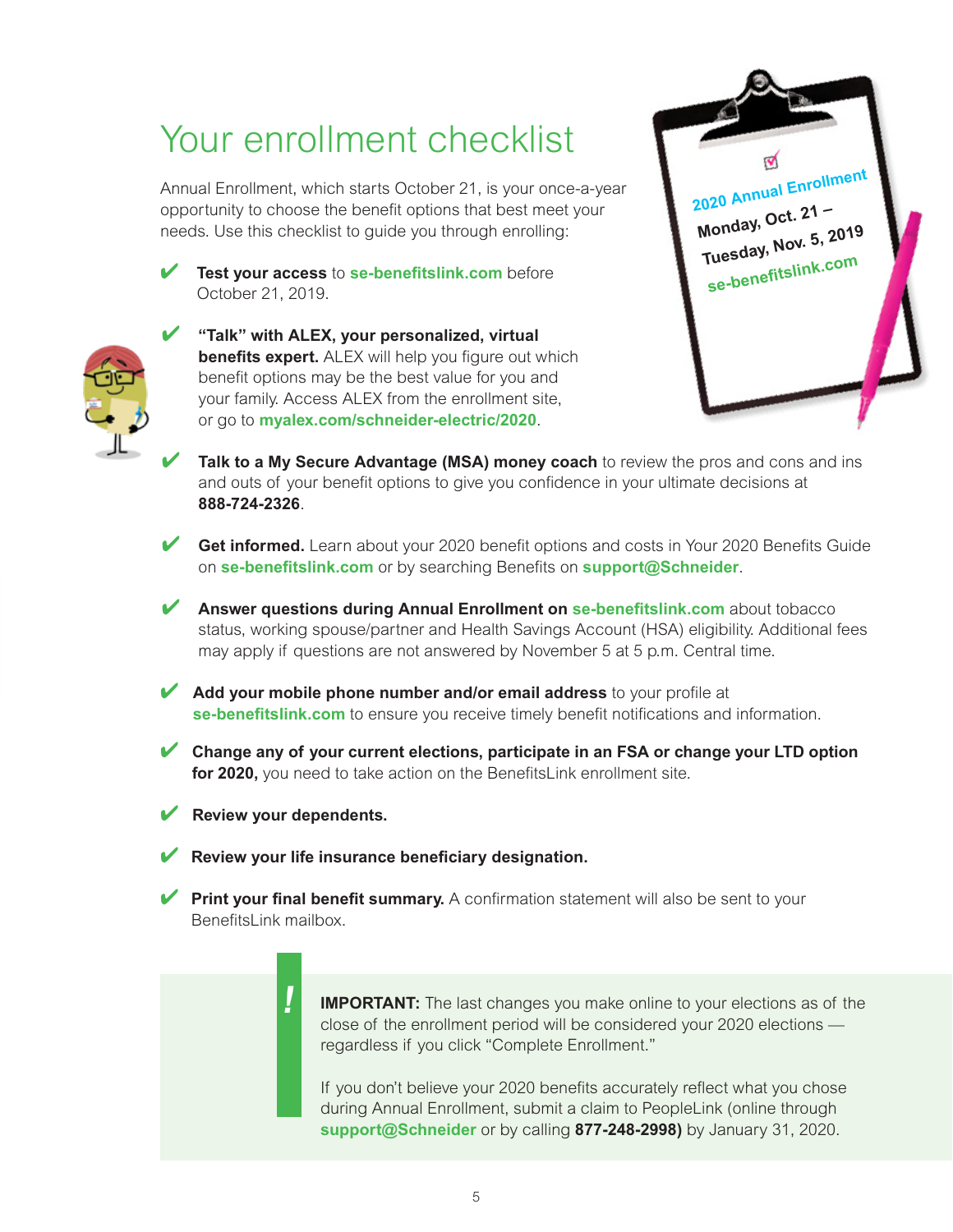## What happens if you don't enroll?

### **If you do not enroll by Tuesday, November 5, you'll automatically have the following**

**coverages for 2020.** You cannot change your elections during 2020 unless you have a qualifying life event and make a new election within 31 days.

| <b>Benefit</b>                                                                     | January 1, 2020 default coverage                                                                                                                                                                                                                                                         |  |  |  |
|------------------------------------------------------------------------------------|------------------------------------------------------------------------------------------------------------------------------------------------------------------------------------------------------------------------------------------------------------------------------------------|--|--|--|
| Medical                                                                            | If currently enrolled in Core CDHP + HSA, Buy-Up CDHP + HSA or Core<br>PPO, your defaults are:<br>2019 medical plan option and coverage level<br>Tobacco-user fee*<br>۰<br>Working spouse/domestic partner fee if enrolled in employee +<br>spouse/domestic partner or family coverage** |  |  |  |
|                                                                                    | If currently enrolled in Buy-Up PPO, your defaults are:<br>Core PPO at 2019 coverage level<br>$\bullet$<br>Tobacco-user fee*<br>$\bullet$<br>Working spouse/domestic partner fee if enrolled in employee +<br>۰<br>spouse/domestic partner or family coverage**                          |  |  |  |
| Dental and Vision                                                                  | 2019 option and coverage level                                                                                                                                                                                                                                                           |  |  |  |
| Basic Life and AD&D                                                                | One times your base pay; Company paid                                                                                                                                                                                                                                                    |  |  |  |
| Supplemental Life and Spouse Life                                                  | 2019 coverage level at tobacco-user rate*                                                                                                                                                                                                                                                |  |  |  |
| Supplemental AD&D, Child Life,<br>Short-term Disability and Legal<br>Services Plan | 2019 coverage level                                                                                                                                                                                                                                                                      |  |  |  |
| Long-term Disability                                                               | Buy-up option (60% of base pay)                                                                                                                                                                                                                                                          |  |  |  |
| Health Care FSA and Dependent Care FSA                                             | No participation                                                                                                                                                                                                                                                                         |  |  |  |
| Health Savings Account (if enrolled in CDHP<br>and eligible for HSA)               | No participation                                                                                                                                                                                                                                                                         |  |  |  |

 \* If you do not answer the tobacco status questions during Annual Enrollment or if you use tobacco/smoke products, you will pay the tobacco-user fee of \$50 per month for medical coverage and tobacco-user rates for life insurance if elected.

\*\* If you choose to cover a spouse/domestic partner who has coverage available through their own employer, or you don't indicate whether your spouse/domestic partner is eligible for medical coverage through their own employer, you will pay a \$75 monthly fee in addition to the cost for your medical coverage level.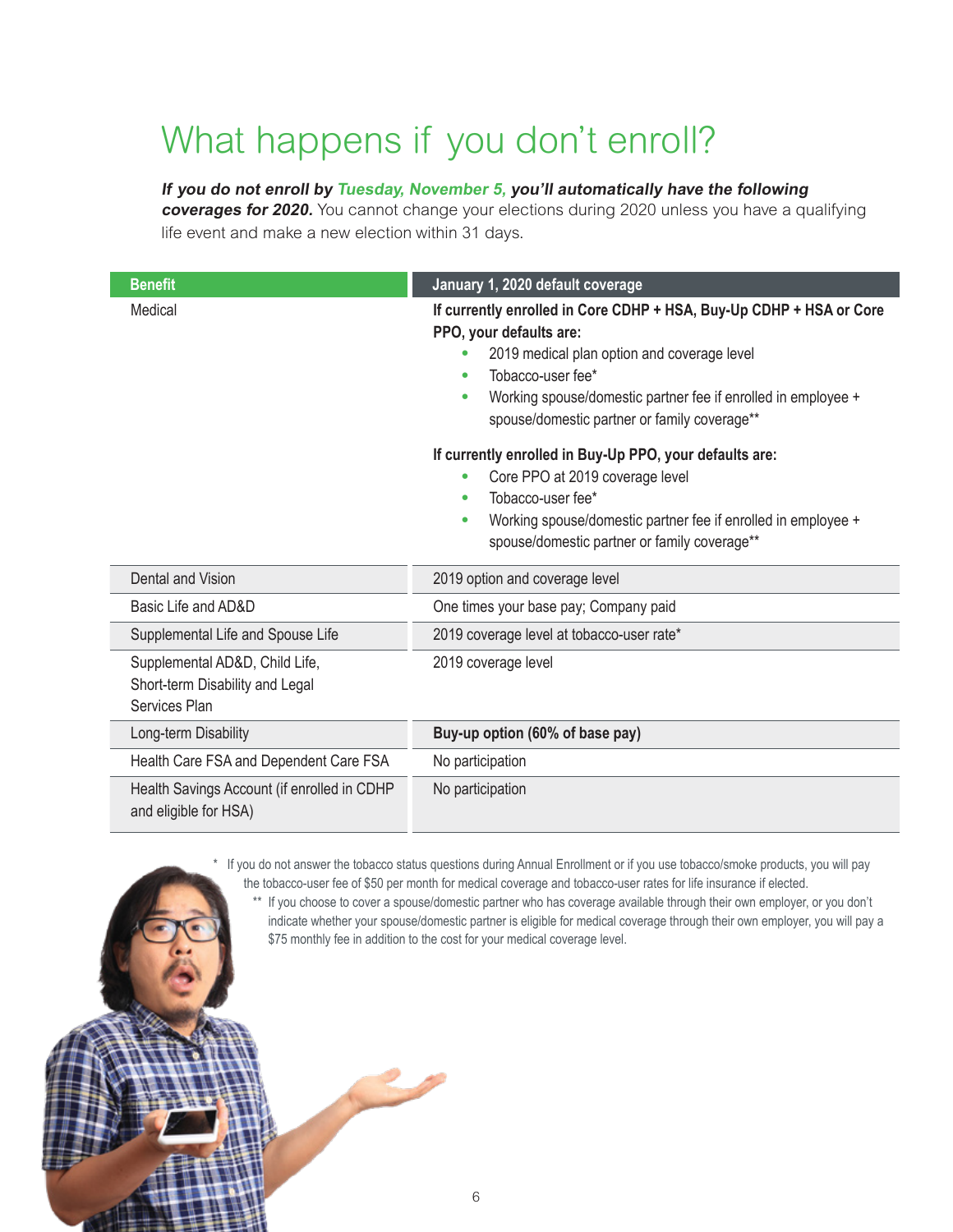## What if...

### **What if I want to add dependents to my medical, dental or vision coverage?**

Enroll your dependent(s) at **[se-benefitslink.com](https://leplb0410.upoint.alight.com/web/schneider/login?forkPage=false)** and submit the required documents to verify they are eligible by 5 p.m. Central time on November 14, 2019. You can do this either of two ways:

- *Upload to BenefitsLink (preferred)* Log in to **[se-benefitslink.com](https://leplb0410.upoint.alight.com/web/schneider/login?forkPage=false)** > click Verify My Dependents tile. Upload your documents.
- *Fax* Fax to PeopleLink at **859-372-2176.** Include a cover sheet with the subject line "Dependent Documentation" along with your legal first and last name, SESA ID and phone number.

Please allow up to 2 weeks for your dependent documents to be reviewed. If you don't submit acceptable documents, your dependent(s) won't be covered. See Your 2020 Benefits Guide or visit **[se-benefitslink.com](https://leplb0410.upoint.alight.com/web/schneider/login?forkPage=false)** for the documents you need to submit.

### **What if I'm not eligible for a Health Savings Account?**

You can enroll in either the Buy-up CDHP (with no HSA) or the Core PPO option. Consider contributing to the Health Care FSA so you can pay for eligible out-of-pocket health care expenses with before-tax dollars.

To be eligible for an HSA, you must be enrolled in a CDHP medical plan option; and must be a U.S. citizen, Green Card holder or H1-B visa holder with a U.S. residential address.

You cannot be:

- Covered by any medical plan that is not a consumer-directed health plan, including your spouse's or domestic partner's plan;
- Covered under a general FSA through your spouse's or domestic partner's plan (however, you may participate in a Limited-use Health Care FSA specifically for dental and vision expenses);
- Claimed as a dependent on someone else's taxes;
- Enrolled in Medicare (including retroactive Medicare coverage);
- Covered by TriCare or Medicaid; or
- The recipient of VA benefits within the last three months.

WE WANT TO HEAR FROM YOU! Starting November 11, we'll be conducting a survey on the rewards you receive as a Schneider Electric employee. Your input will be invaluable as we look for ways to continually enhance the design, delivery and communication of these programs.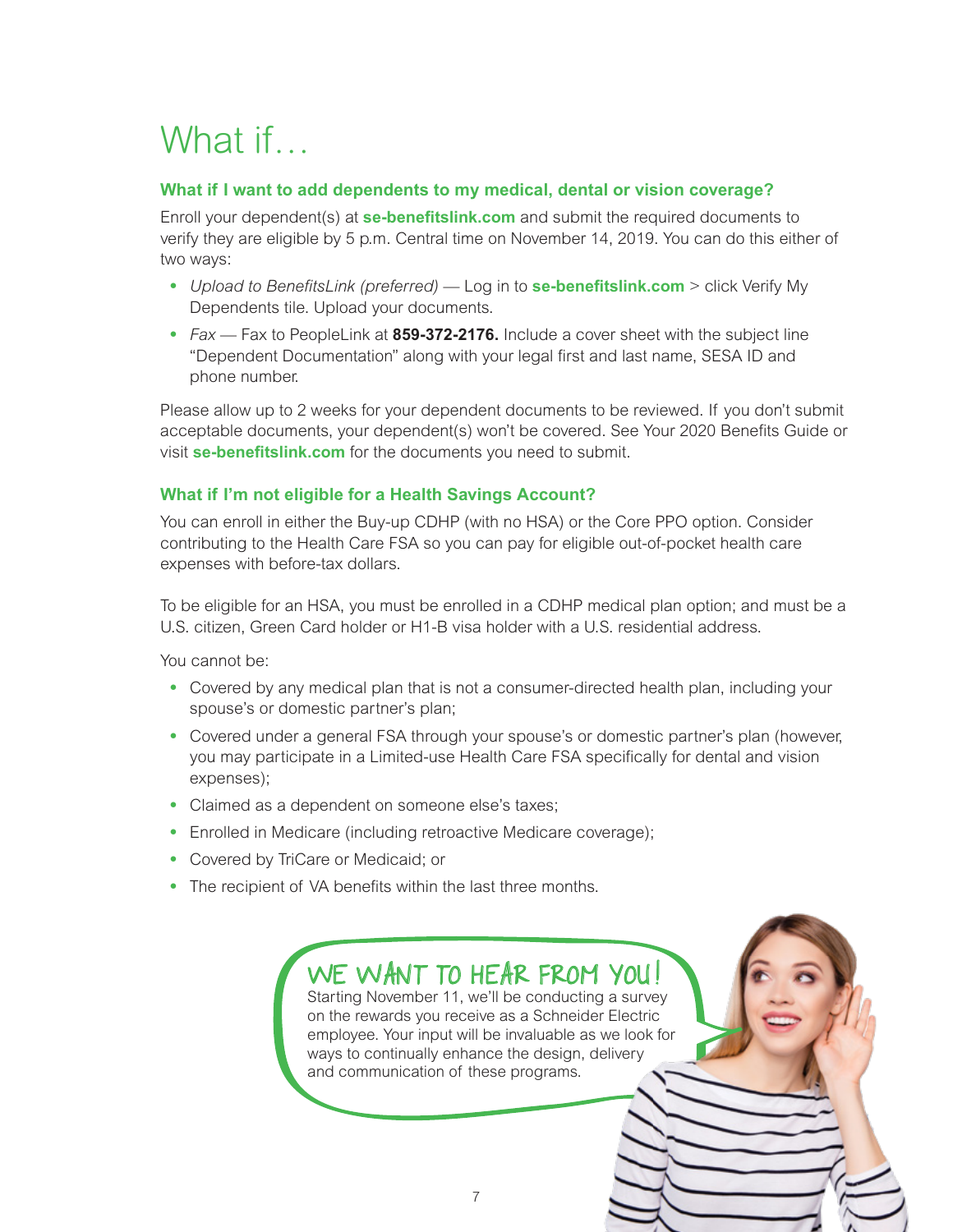

### **What if I cover a domestic partner or his or her child, and their tax status has changed?**

Complete and submit the "Certification of Tax Dependency" form to PeopleLink **by 5 p.m. Central time, November 14, 2019.**

### **What if I want to increase my Supplemental Life or Spouse Life coverage, or enroll after waiving coverage in the past?**

**SPECIAL FOR 2020!** During Annual Enrollment, you can make the following Supplemental Life elections without providing proof of good health (also known as evidence of insurability, or EOI):

- Elect 1 times base pay if you aren't currently enrolled
- Increase coverage by 1 times base pay, up to the lesser of 3 times base pay or \$500,000

**NOTE:** If you were previously denied increased life insurance due to EOI, you are not eligible for this offer. You'll need to provide UNUM with evidence of insurability (proof of good health) before coverage will be approved if you wish to increase your Spouse Life (any amount) or Supplemental Life (above 3 times base pay or \$500,000). You must be actively at work for any increase in coverage to take effect. If you have a Schneider Electric email address, UNUM will email you a link to complete your EOI form online. If you do not have a Schneider Electric email address, the form will be mailed to your home.

### **What if I have a change in family status between now and the end of 2019?**

If you experience an eligible change in status — such as marriage or birth of a child — between now and the end of the year, you will have to ensure that both your 2019 and 2020 elections are updated at **[se-benefitslink.com](https://leplb0410.upoint.alight.com/web/schneider/login?forkPage=false)** within 31 days of the event.

**NOTE:** If your change in status occurs during the Annual Enrollment period and you wish to update your 2019 benefit elections, you must first complete your status change event for 2019 and then complete your 2020 Annual Enrollment elections.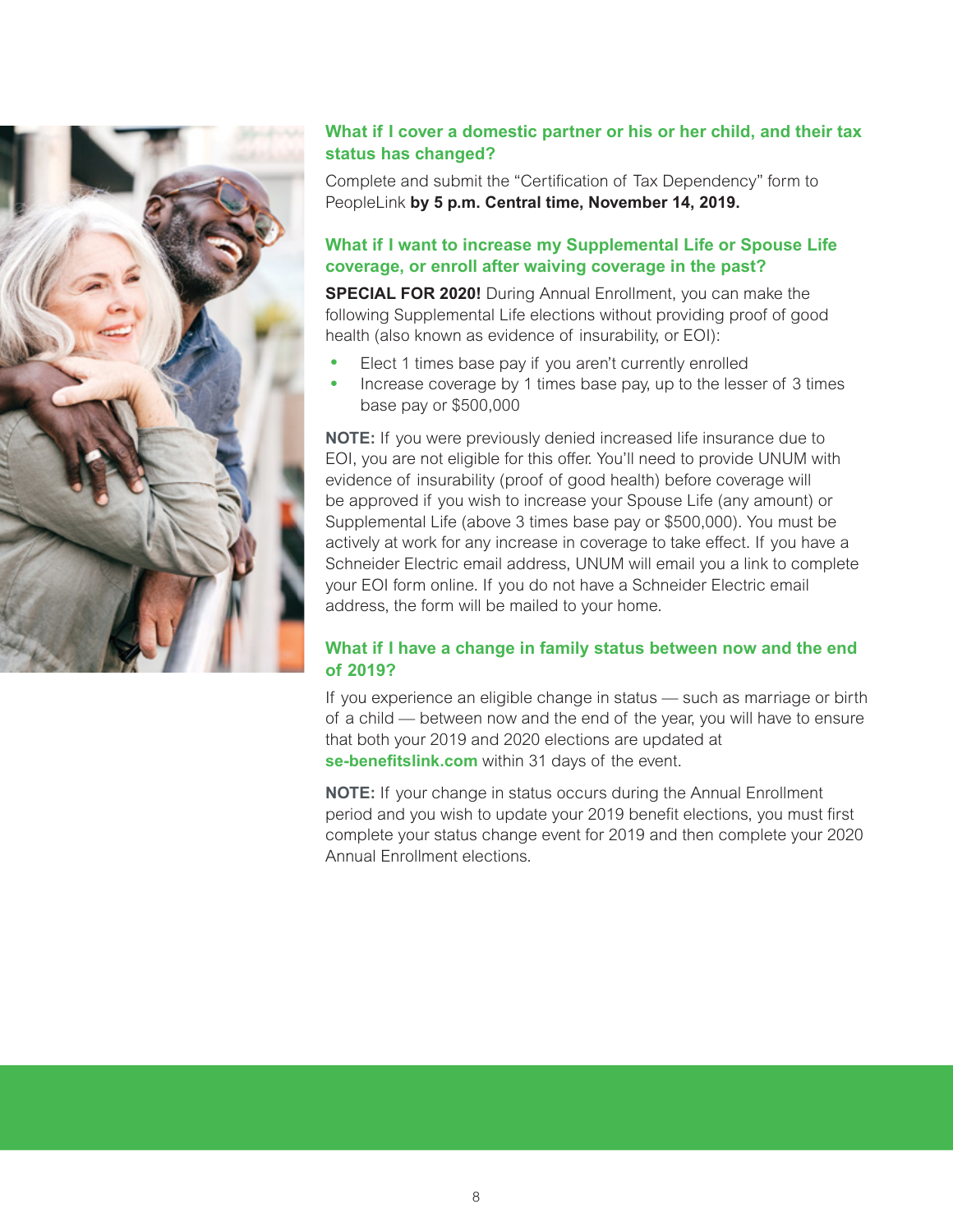### **What does that mean?**

- • **CDHP** <sup>=</sup> A Consumer-Directed Health Plan, which encourages you to shop smart for health care and puts you in control of your health care spending. These plans cost you less per pay period but have a higher annual deductible than the Core PPO.
- •**HSA** = Health Savings Account, where both you and the Company can make tax-free contributions.
- • **PPO** = Preferred Provider Organization, a medical plan option with higher employee pay period costs but a lower annual deductible than the CDHP + HSA options.
- •**Deductible** = The amount you pay before the plan begins to pay benefits.
- •**Coinsurance** = The percentage of cost you pay for benefits after you meet your deductible.
- **•Out-of-pocket maximum** = The most you will pay in a plan year before the plan covers your eligible expenses at 100%.